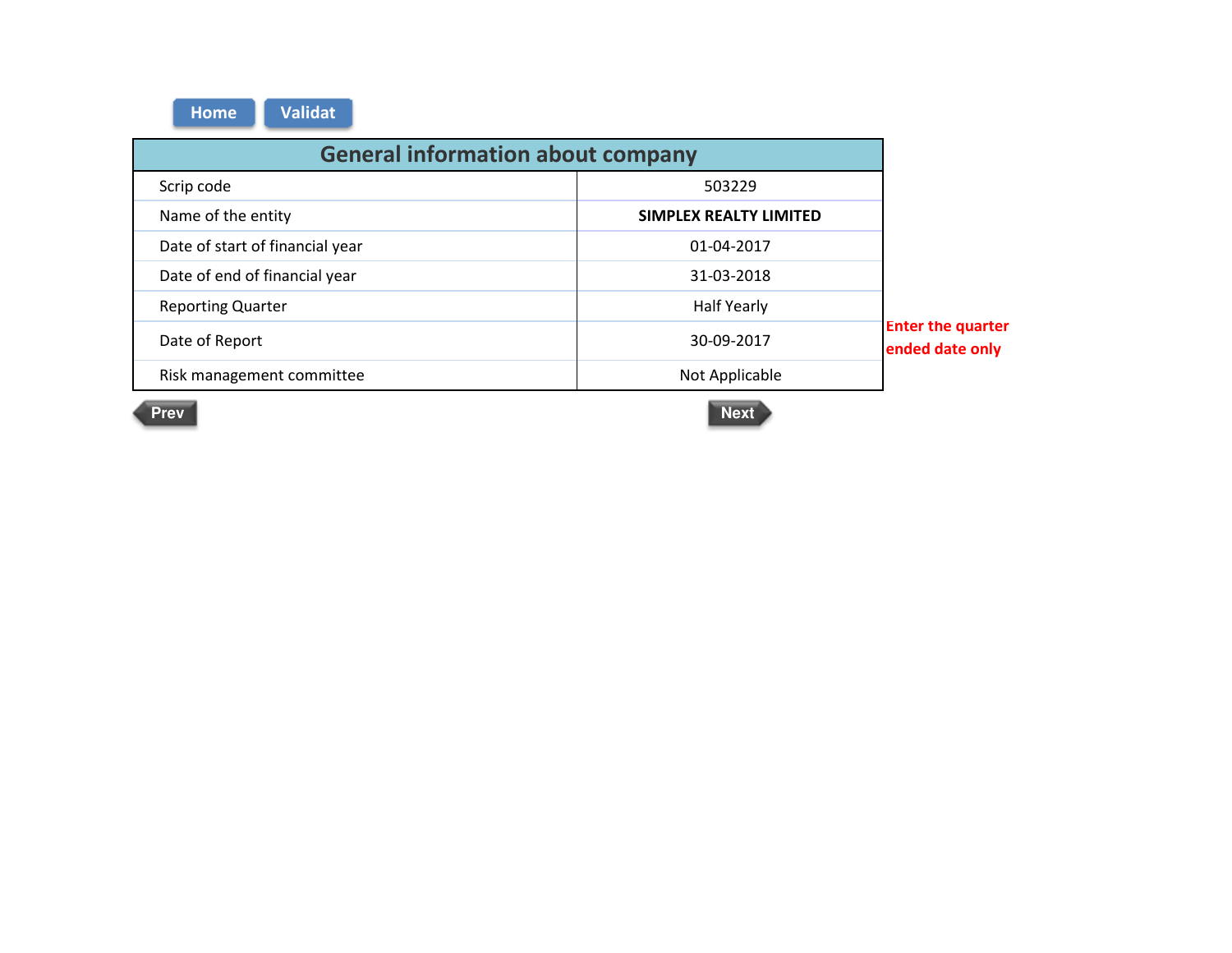| Home | Validat |
|------|---------|
|------|---------|

|                                                                                          | Annexure I                                                     |                      |     |     |                         |                         |                         |                                            |                      |                                             |                                                                                                                                              |                                                                                                                                                                    |                                                                                                                                                                                      |              |
|------------------------------------------------------------------------------------------|----------------------------------------------------------------|----------------------|-----|-----|-------------------------|-------------------------|-------------------------|--------------------------------------------|----------------------|---------------------------------------------|----------------------------------------------------------------------------------------------------------------------------------------------|--------------------------------------------------------------------------------------------------------------------------------------------------------------------|--------------------------------------------------------------------------------------------------------------------------------------------------------------------------------------|--------------|
|                                                                                          | Annexure I to be submitted by listed entity on quarterly basis |                      |     |     |                         |                         |                         |                                            |                      |                                             |                                                                                                                                              |                                                                                                                                                                    |                                                                                                                                                                                      |              |
|                                                                                          | I. Composition of Board of Directors                           |                      |     |     |                         |                         |                         |                                            |                      |                                             |                                                                                                                                              |                                                                                                                                                                    |                                                                                                                                                                                      |              |
| Disclosure of notes on composition of board of directors explanatory<br><b>Add Notes</b> |                                                                |                      |     |     |                         |                         |                         |                                            |                      |                                             |                                                                                                                                              |                                                                                                                                                                    |                                                                                                                                                                                      |              |
| Is there any change in information of board of directors compare to previous quarter     |                                                                |                      | No  |     |                         |                         |                         |                                            |                      |                                             |                                                                                                                                              |                                                                                                                                                                    |                                                                                                                                                                                      |              |
| <b>Sr</b>                                                                                | Title<br>(Mr)<br>Ms)                                           | Name of the Director | PAN | DIN | Category 1 of directors | Category 2 of directors | Category 3 of directors | Date of appointment<br>in the current term | Date of<br>cessation | <b>Tenure of</b><br>director (in<br>months) | No of<br>Directorship in listed<br>entities including<br>this listed entity<br>(Refer Regulation<br>25(1) of Listing<br><b>Regulations</b> ) | <b>Number of memberships</b><br>in Audit/ Stakeholder<br>Committee(s) including this<br>listed entity (Refer<br>Regulation 26(1) of Listing<br><b>Regulations)</b> | No of post of Chairperson<br>in Audit/ Stakeholder<br><b>Committee held in listed</b><br>entities including this listed<br>entity (Refer Regulation<br>26(1) of Listing Regulations) | <b>Notes</b> |
|                                                                                          | Add                                                            | Delet                |     |     |                         |                         |                         |                                            |                      |                                             |                                                                                                                                              |                                                                                                                                                                    |                                                                                                                                                                                      |              |
|                                                                                          | Nex<br>Prev                                                    |                      |     |     |                         |                         |                         |                                            |                      |                                             |                                                                                                                                              |                                                                                                                                                                    |                                                                                                                                                                                      |              |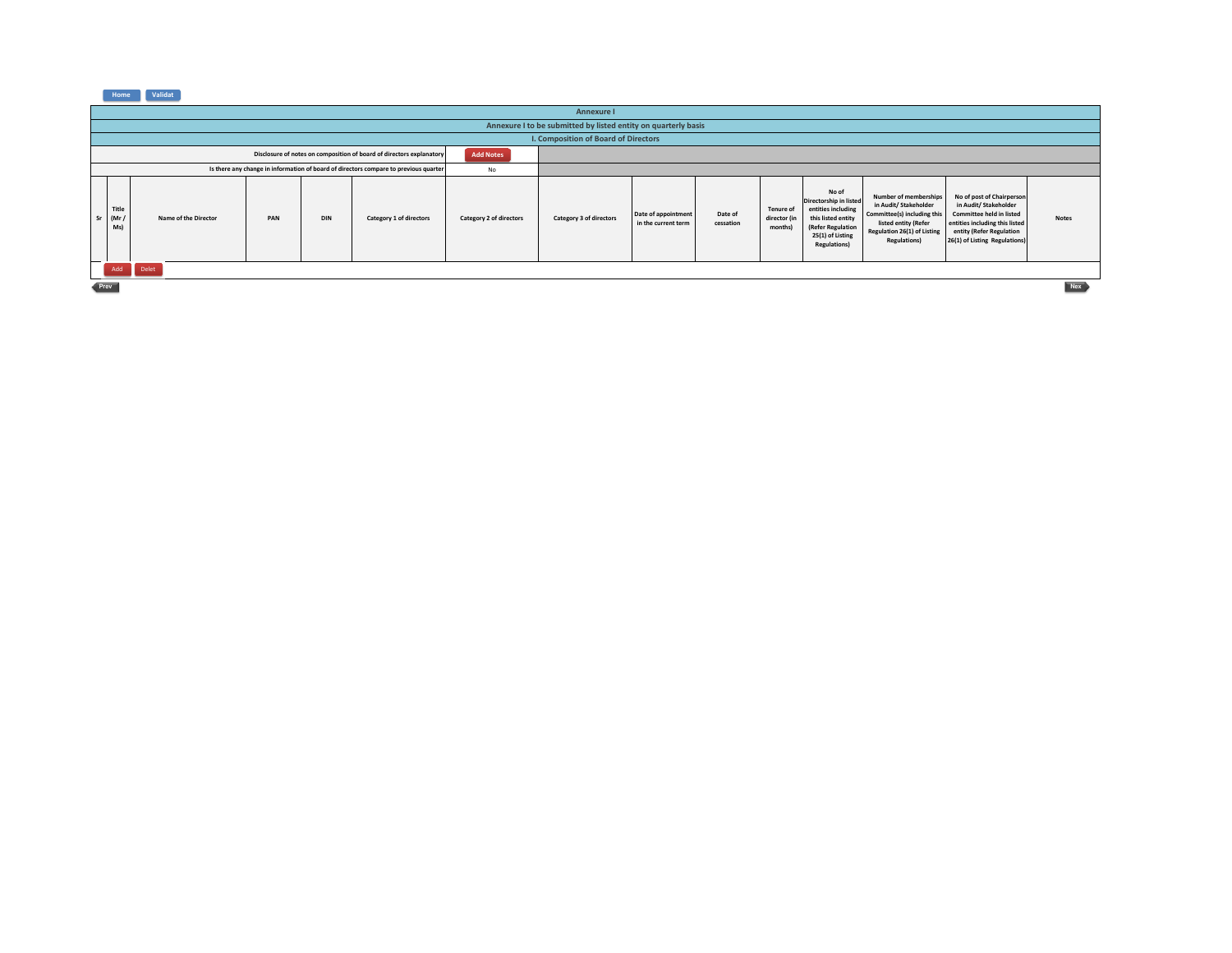|                                                                                  | <b>Annexure 1</b>                                                      |                           |                         |  |                         |  |  |  |
|----------------------------------------------------------------------------------|------------------------------------------------------------------------|---------------------------|-------------------------|--|-------------------------|--|--|--|
|                                                                                  | <b>II. Composition of Committees</b>                                   |                           |                         |  |                         |  |  |  |
| Disclosure of notes on composition of committees explanatory<br><b>Add Notes</b> |                                                                        |                           |                         |  |                         |  |  |  |
|                                                                                  |                                                                        | No                        |                         |  |                         |  |  |  |
| Sr                                                                               | <b>Name Of Committee</b>                                               | Name of Committee members | Category 1 of directors |  | Name of other committee |  |  |  |
|                                                                                  | Add<br><b>Delet</b><br>Enter only one committee member name in one row |                           |                         |  |                         |  |  |  |
|                                                                                  | <b>Prev</b><br><b>Next</b>                                             |                           |                         |  |                         |  |  |  |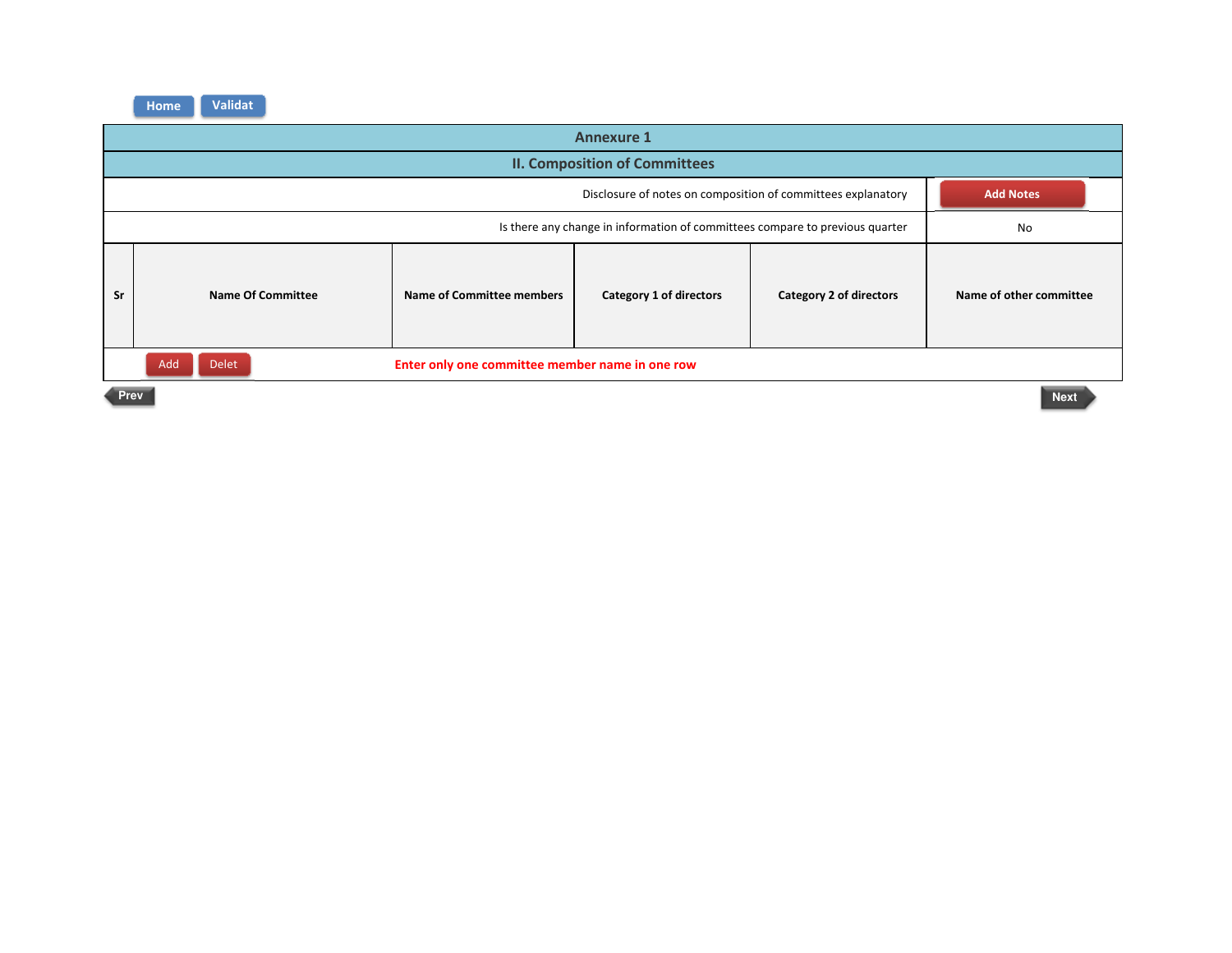|               | <b>Annexure 1</b>                                                                                  |                                                                   |  |  |  |  |  |  |
|---------------|----------------------------------------------------------------------------------------------------|-------------------------------------------------------------------|--|--|--|--|--|--|
| Ш.            | <b>Meeting of Board of Directors</b>                                                               |                                                                   |  |  |  |  |  |  |
|               | Disclosure of notes on meeting of board of directors<br>explanatory                                | <b>Add Notes</b>                                                  |  |  |  |  |  |  |
| Sr            | Date(s) of meeting (Enter dates of Previous quarter<br>and Current quarter in chronological order) | Maximum gap between<br>any two consecutive (in<br>number of days) |  |  |  |  |  |  |
|               | <b>Delet</b><br>Add                                                                                |                                                                   |  |  |  |  |  |  |
| 1             | 10-05-2017                                                                                         |                                                                   |  |  |  |  |  |  |
| $\mathfrak z$ | 08-08-2017<br>89                                                                                   |                                                                   |  |  |  |  |  |  |
|               | <b>Next</b><br><b>Prev</b>                                                                         |                                                                   |  |  |  |  |  |  |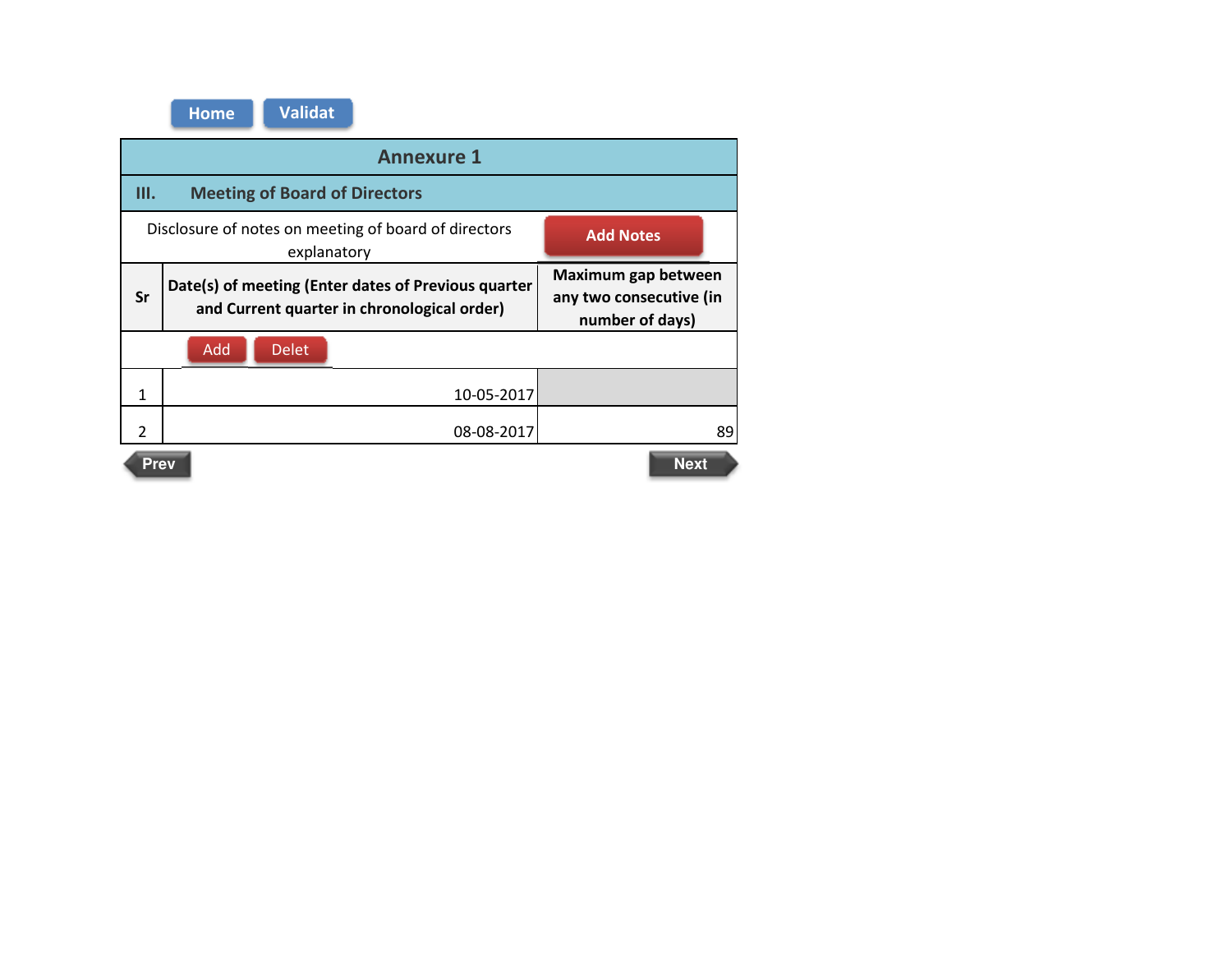|                                                          | <b>Annexure 1</b>                                                                                                                                                                                                     |            |                                                                      |  |                                                                                  |            |                         |  |  |
|----------------------------------------------------------|-----------------------------------------------------------------------------------------------------------------------------------------------------------------------------------------------------------------------|------------|----------------------------------------------------------------------|--|----------------------------------------------------------------------------------|------------|-------------------------|--|--|
|                                                          | <b>Meeting of Committees</b><br>IV.                                                                                                                                                                                   |            |                                                                      |  |                                                                                  |            |                         |  |  |
| Disclosure of notes on meeting of committees explanatory |                                                                                                                                                                                                                       |            |                                                                      |  |                                                                                  |            | <b>Add Notes</b>        |  |  |
| Sr                                                       | Whether<br>Date(s) of meeting<br><b>Requirement of Quorum met</b><br>requirement of<br>$\sf I$ of the committee in $\sf I$<br><b>Name of Committee</b><br>(details)<br>Quorum met<br>the relevant quarter<br>(Yes/No) |            | Date(s) of meeting<br>of the committee<br>in the previous<br>quarter |  | Maximum gap<br>between any two<br>consecutive<br>meetings (in<br>number of days) |            | Name of other committee |  |  |
|                                                          | <b>Delet</b><br>Add                                                                                                                                                                                                   |            |                                                                      |  |                                                                                  |            |                         |  |  |
|                                                          | <b>Audit Committee</b>                                                                                                                                                                                                | 08-08-2017 | Yes                                                                  |  |                                                                                  | 10-05-2017 | 89                      |  |  |
|                                                          | Nomination and remuneration committee                                                                                                                                                                                 | 08-08-2017 | Yes                                                                  |  |                                                                                  | 10-05-2017 | 89                      |  |  |
|                                                          | Stakeholders Relationship Committee                                                                                                                                                                                   | 08-08-2017 | Yes                                                                  |  |                                                                                  | 10-05-2017 | 89                      |  |  |

**Prev Next** Next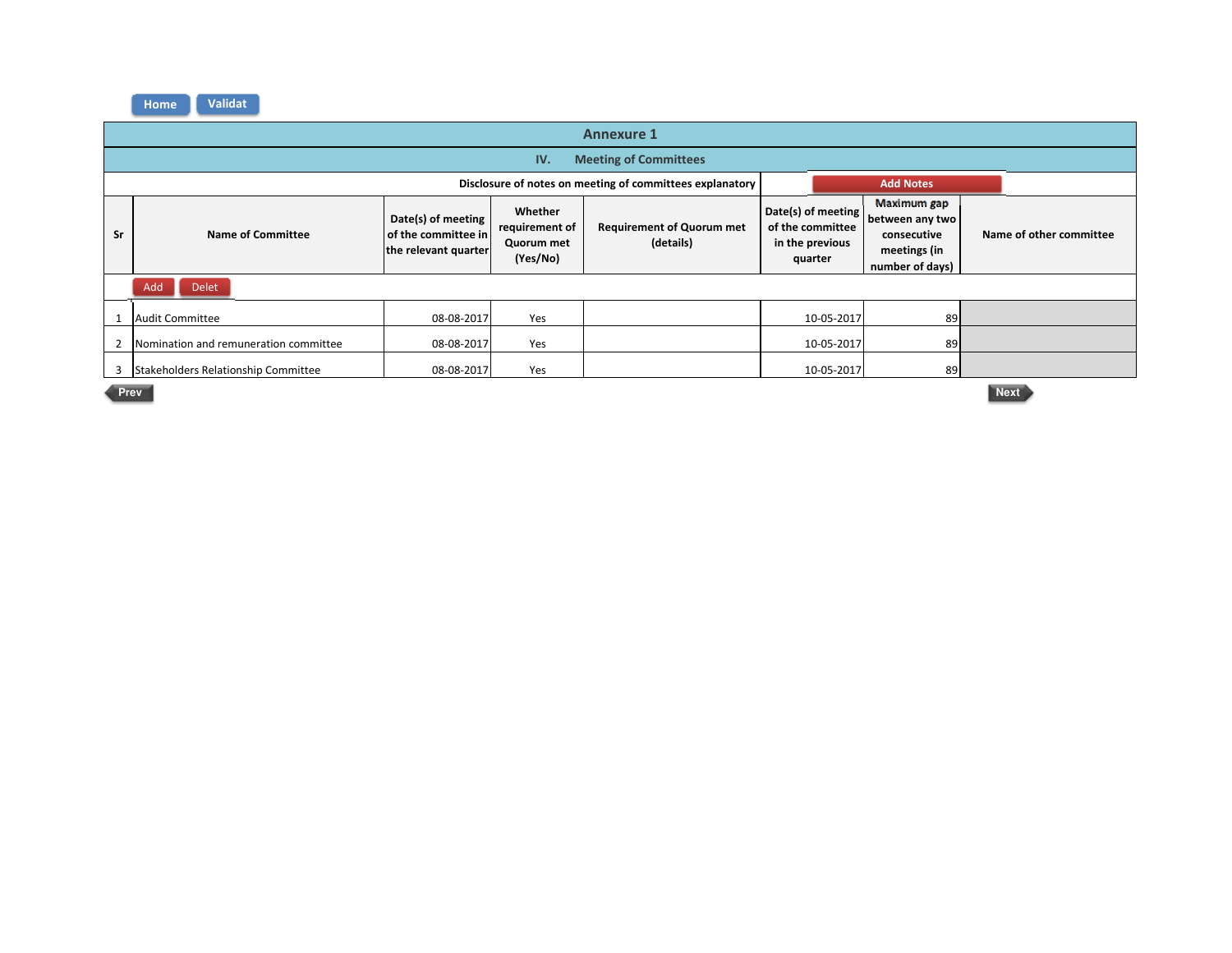|                                                                                    | <b>Annexure 1</b>                                                                                      |                                         |                                                                   |  |  |  |  |
|------------------------------------------------------------------------------------|--------------------------------------------------------------------------------------------------------|-----------------------------------------|-------------------------------------------------------------------|--|--|--|--|
|                                                                                    | <b>Related Party Transactions</b><br>v.                                                                |                                         |                                                                   |  |  |  |  |
| <b>Sr</b>                                                                          | Subject                                                                                                | <b>Compliance status</b><br>(Yes/No/NA) | If status is "No" details of non-compliance may be<br>given here. |  |  |  |  |
|                                                                                    | Whether prior approval of audit committee obtained                                                     | Yes                                     |                                                                   |  |  |  |  |
|                                                                                    | Whether shareholder approval obtained for material RPT                                                 | <b>NA</b>                               |                                                                   |  |  |  |  |
| 3                                                                                  | Whether details of RPT entered into pursuant to omnibus approval have been reviewed by Audit Committee | Yes                                     |                                                                   |  |  |  |  |
|                                                                                    | Disclosure of notes on related party transactions                                                      | <b>Add Notes</b>                        |                                                                   |  |  |  |  |
| <b>Add Notes</b><br>Disclosure of notes of material transaction with related party |                                                                                                        |                                         |                                                                   |  |  |  |  |
| Prev                                                                               |                                                                                                        |                                         |                                                                   |  |  |  |  |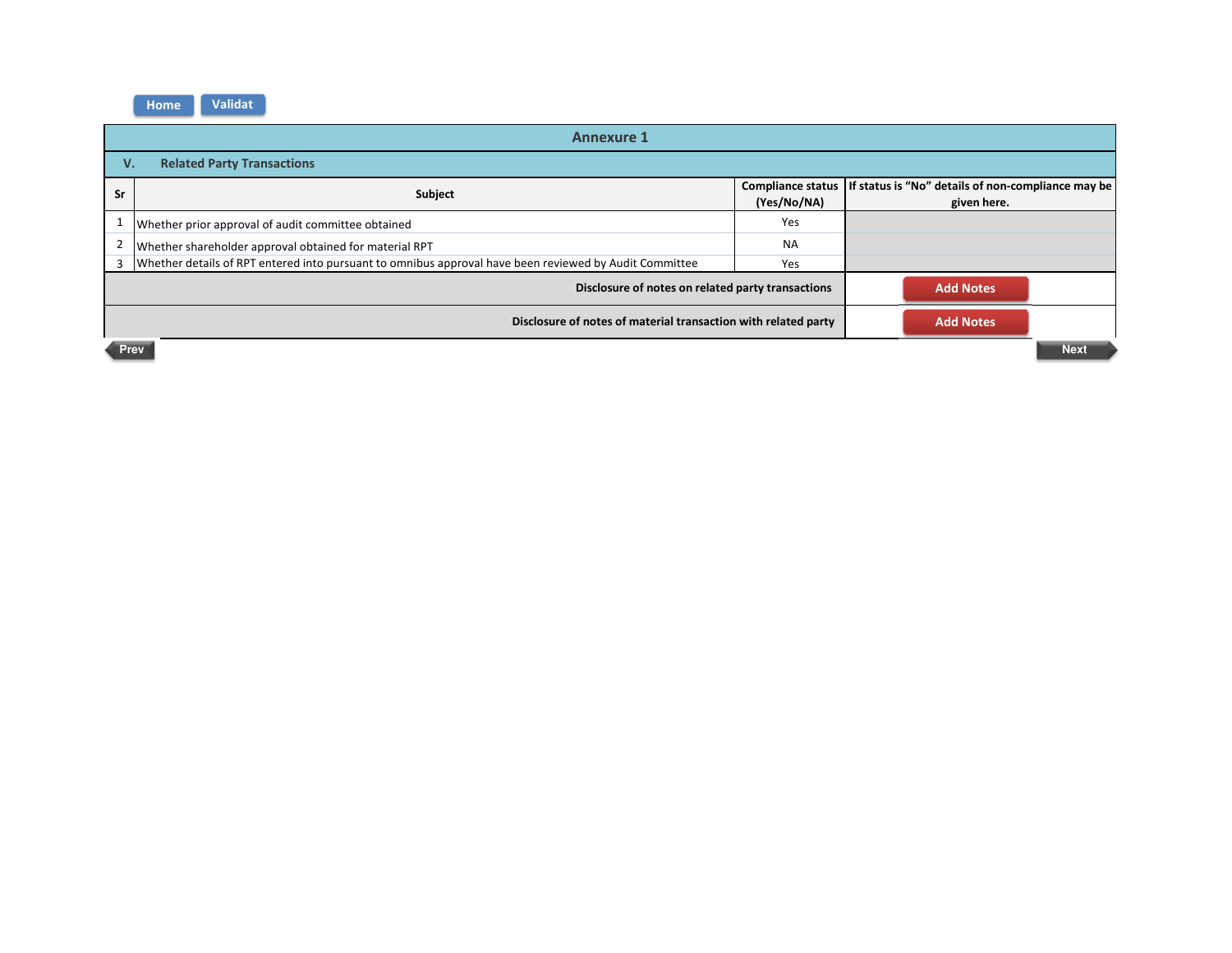|                | <b>Annexure 1</b>                                                                                                                                                                                               |                            |  |  |  |  |  |  |
|----------------|-----------------------------------------------------------------------------------------------------------------------------------------------------------------------------------------------------------------|----------------------------|--|--|--|--|--|--|
|                | <b>Affirmations</b><br>VI.                                                                                                                                                                                      |                            |  |  |  |  |  |  |
| Sr             | Subject                                                                                                                                                                                                         | Compliance status (Yes/No) |  |  |  |  |  |  |
| 1              | The composition of Board of Directors is in terms of SEBI (Listing obligations and disclosure requirements) Regulations, 2015                                                                                   | Yes                        |  |  |  |  |  |  |
| $\overline{2}$ | The composition of the following committees is in terms of SEBI(Listing obligations and disclosure requirements) Regulations, 2015<br>a. Audit Committee                                                        | Yes                        |  |  |  |  |  |  |
| 3              | The composition of the following committees is in terms of SEBI(Listing obligations and disclosure requirements) Regulations, 2015.<br>b. Nomination & remuneration committee                                   | Yes                        |  |  |  |  |  |  |
| 4              | The composition of the following committees is in terms of SEBI(Listing obligations and disclosure requirements) Regulations, 2015.<br>c. Stakeholders relationship committee                                   | Yes                        |  |  |  |  |  |  |
| 5              | The composition of the following committees is in terms of SEBI(Listing obligations and disclosure requirements) Regulations, 2015.<br>d. Risk management committee (applicable to the top 100 listed entities) | <b>NA</b>                  |  |  |  |  |  |  |
| 6              | The committee members have been made aware of their powers, role and responsibilities as specified in SEBI (Listing obligations and<br>disclosure requirements) Regulations, 2015.                              | Yes                        |  |  |  |  |  |  |
| $\overline{7}$ | The meetings of the board of directors and the above committees have been conducted in the manner as specified in SEBI (Listing<br>obligations and disclosure requirements) Regulations, 2015.                  | Yes                        |  |  |  |  |  |  |
| 8              | This report and/or the report submitted in the previous quarter has been placed before Board of Directors.                                                                                                      | Yes                        |  |  |  |  |  |  |
| 9              | Any comments/observations/advice of Board of Directors may be mentioned here:                                                                                                                                   | <b>Add Notes</b>           |  |  |  |  |  |  |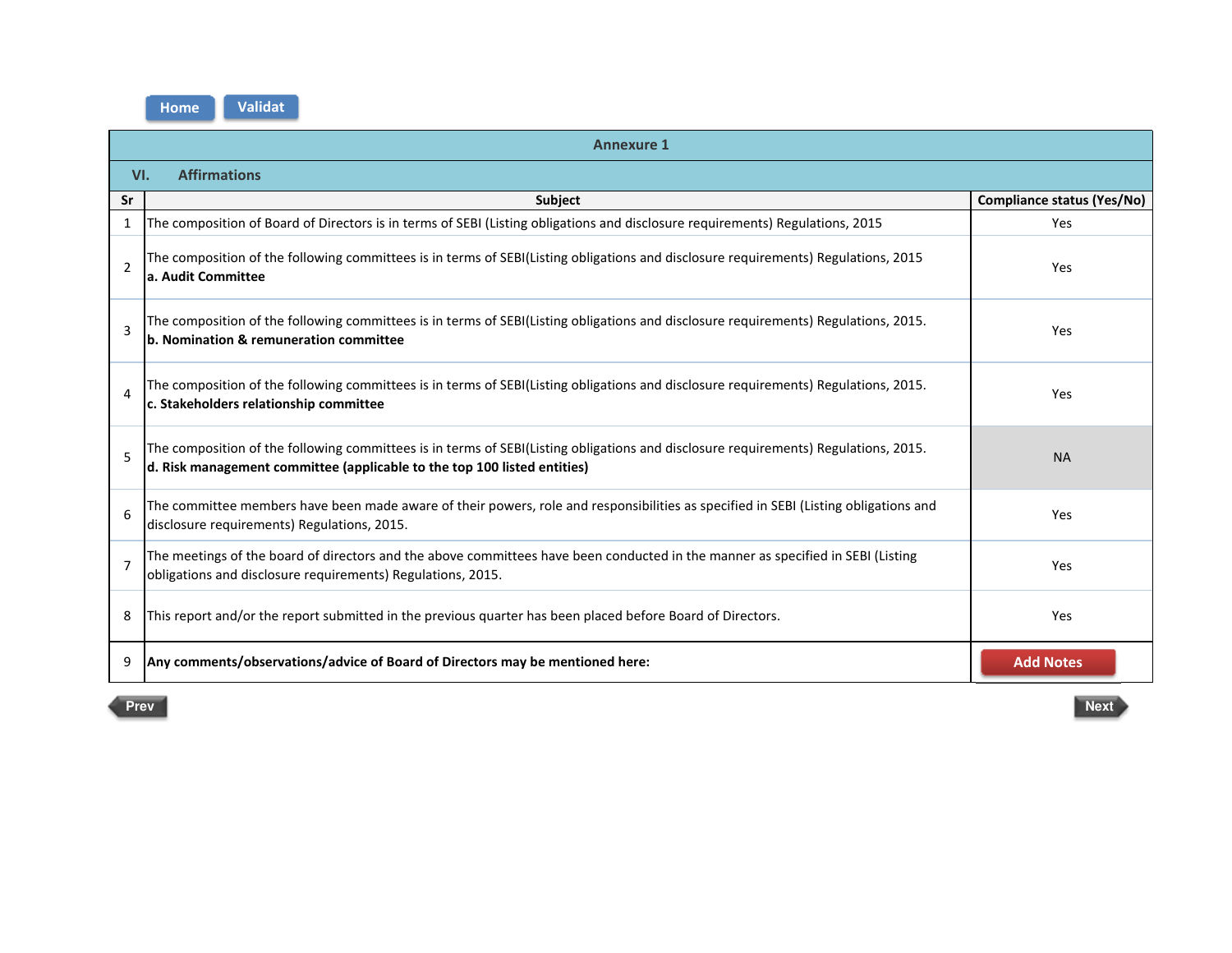## **Sr Broad heading Regulation Number Compliance status (Yes/No/NA) If status is "No" details of non-compliance may be given here.** 1Copy of the annual report including balance sheet, profit and loss account, directors report, corporate governance report, business responsibility report displayed on website e and the defendance of the defendance of the defendance of the defendance of the defendance of the defendance of the defendance of the defendance of the definition of the definition of the definition of the definition of Presence of Chairperson of Audit Committee at the Annual General Meeting 18(1)(d) 18(1)(d) Yes<br>3 Presence of Chairperson of the nomination and remuneration committee at the annual general meeting 19(3) Yes **Presence of Chairperson of the nomination and remuneration committee at the annual general meeting 19(3) 19(3)**<br>What has "Camaanta Guerrance Benert" disclosed in Annual Benert 4 Whether "Corporate Governance Report" disclosed in Annual Report 34(3) read with para With para C or Schedule V Yes **Annexure IIIAnnexure III to be submitted by listed entity at the end of 6 months after end of financial year along-with second quarter report of next financial yearI. AffirmationsAny other information to be providedAdd Notes**

Prev Next **Next and Section** Association of the Section Association of the Section Association of the Section Association of the Section Association and Section Association Association and Association Association Associati